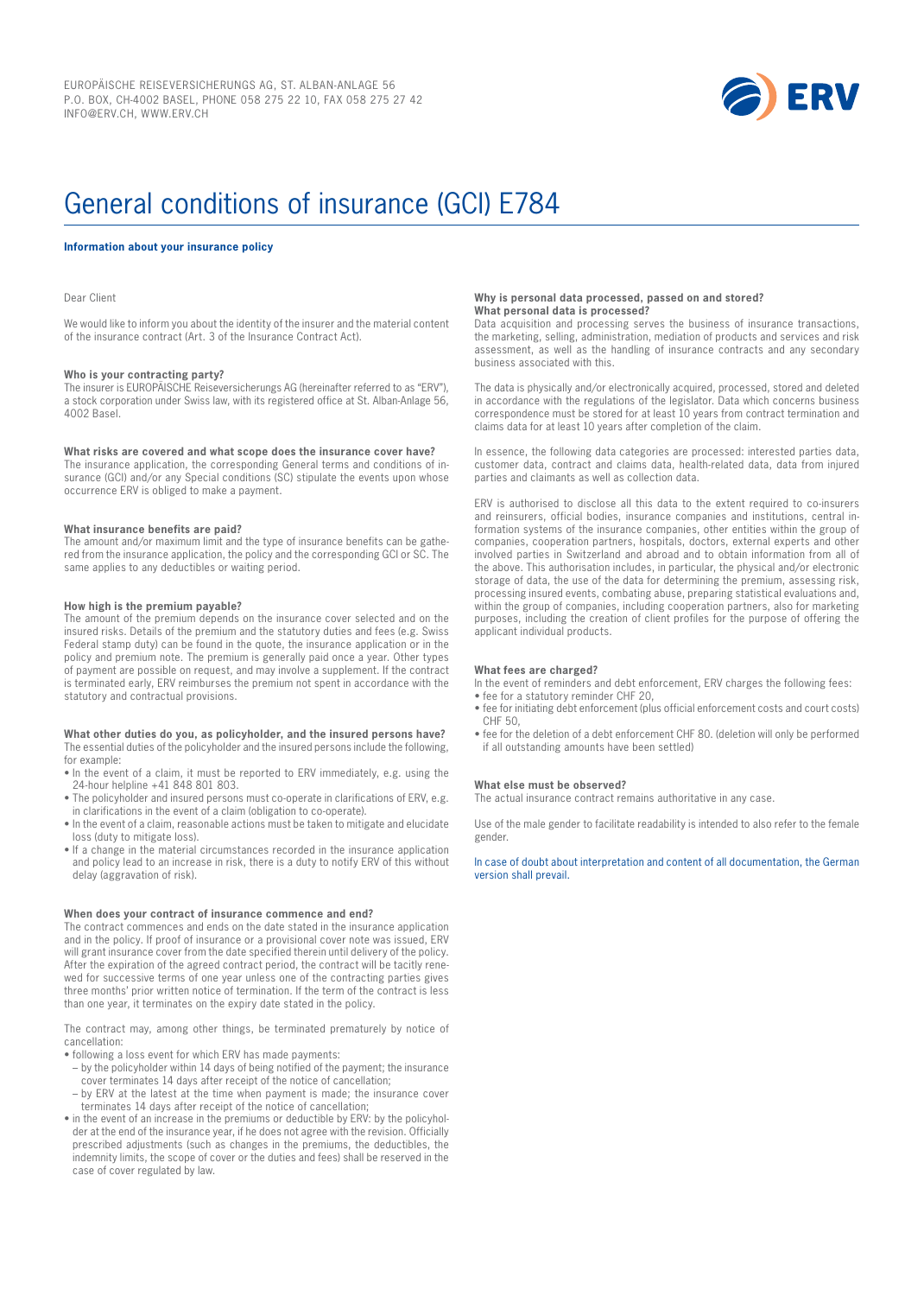# **GENERAL CONDITIONS OF INSURANCE (GCI) E784**

- **1 GENERAL PROVISIONS**
- **2 RESCUE AND RECOVERY**<br>**3 REPATRIATION**
- **3 REPATRIATION**
- **4 SOS PROTECTION FOR UNFORESEEN INCIDENTS DURING THE TRIP**
- **5 CANCELLATION COSTS**
- **6 BAGGAGE DURING TRANSPORT**
- **7 MEDICAL AND HOSPITAL EXPENSES WORLDWIDE**
- **8 GLOSSARY**

# **PACKAGE OPTIONS All packages are covered by par. 1 General provisions 8 Glossary** and also **AAA 144 2 Rescue and Recovery AAA 144 plus / AON144 2 Rescue and Recovery 3 Repatriation AAA PROTECT plus / 2 Rescue and Recovery AON Protect+ 3 Repatriation 4 SOS protection for unforeseen incidents during the trip 5 Cancellation costs 6 Baggage during transport 7 Medical and hospital expenses worldwide**

The following general provisions and the glossary apply to all types of travel insurance offered by EUROPÄISCHE Reiseversicherungs AG (hereinafter referred to as "ERV"). The following parts (2–8) govern the cover provided by each type of insurance.



#### **1.1 Insured persons**

- A This insurance covers those people listed on the policy. The insurance covers people who have their place of residence in civil law or habitual abode in Switzerland.
- B If family insurance is arranged, the policyholder and the following persons living with him in a joint household are insured: his spouse or partner, the parents, grandparents and children. His underage children and underage holidaying and foster children not living with him in a joint household are also insured. A family also means 2 people living together with their children, if any.

#### **1.2 Validity period, contract termination**

- A The annual insurance policies are valid for 365 days from the date of issue and will be automatically renewed for a further 365 days in each case unless cancelled in writing at least 90 days prior to expiry.
- B Contract termination
	- a) Following each loss event for which ERV makes payments, the contract can be terminated in writing
		- by the policyholder within 14 days of being notified of ERV's payment, • by ERV at the time when payment is made.
	- b) The insurance ends 14 days after the notice of termination has been received by the other party.
- C If the contract is cancelled before the end of the contract term for a statutory or contractual reason, ERV reimburses the premium not spent unless • the policyholder cancels the contract following a claim and the contract had
	- been in force for less than 12 months at the moment of the cancellation,
	- • ERV pays the insurance benefits and the insurance contract is invalid because the risk no longer applies (total loss or exhaustion of the benefits).

# **1.3 Premium payment and change**

- A Premiums are due for payment according to the date specified on the invoice. If the premiums are not paid on the respective due date, ERV sends the policyholder, at his own expense, a written reminder calling upon him to make payment within 14 days on pain of the consequences of failing to do so. If this reminder has no effect, ERV ceases to be on risk for damage which occurred from the expiry of the period of grace until the premiums have been paid in full.
- B ERV may alter premiums and excesses at the beginning of a new insurance year, notifying the policyholder of such changes at least 30 days before the end of the current insurance year. If the policyholder does not agree with an increase in premiums or excesses, he may cancel the insurance contract. Notice of cancellation is valid if it is received by ERV on or before the last day of the current insurance year.

# **1.4 General exclusions**

- Not insured are events:
	- a) having already occurred, or that were manifest or could theoretically have been diagnosed by a doctor on the occasion of a medical examination when the travel was booked or when the policy was taken out. The provisions of par. 4.2 C, par. 5.2 C and par. 7.5 d) are reserved;
- b) in connection with illnesses and accidents, which have not been detected by a doctor at the time of occurrence and confirmed by a medical certificate;
- c) where the assessor (expert, doctor, etc.), who reaches conclusions about the claim event, is a direct beneficiary of or is related by birth or by marriage to the policyholder;
- d) which are attributable to a consequence of acts of war or terrorism, subject to the provisions of par. 4.2 A e);
- e) in connection with abduction;
- f) which are a consequence of dispositions made by a public authority (detention or ban on departure from the country, closure of air space, etc.);
- g) which occur on the occasion of participation in
	- competitions, races, rallies or trainings with motor vehicles or boats, • competitions and training sessions in connection with professional sport or an extreme sport,
	- trekking and tours in the mountains involving sleep at altitudes of more than 4,000 m above sea level,
	- acts of daring (reckless actions), in which the person concerned knowingly exposes himself to a particularly great risk;
- h) which occur when driving a motor vehicle or a boat without the legally required driver's license or in the absence of the legally required accompanying person;
- i) which are caused by deliberate or grossly negligent action or omission or are the result of disregard of the common duty of care;
- k) which occur under the influence of alcohol, drugs, narcotics or pharmaceuticals;
- l) which occur on the occasion of the wilful commitment or attempted commitment of crimes and misdemeanours;
- m) in connection with suicide, self-mutilation and the attempt to do so;
- n) which are caused by ionising rays of any kind, in particular as a result of nuclear reactions.

#### **1.5 Claims against third parties**

- A If the insured person has a claim on another insurance policy (voluntary or compulsory insurance), cover is limited to the part of the ERV benefits exceeding those of the other insurance agreement. Costs will only be reimbursed once.
- B If, despite subsidiary status, ERV has nevertheless provided benefits, these shall be regarded as an advance payment, and the insured person shall subrogate his entitlement to claim against the third party (voluntary or compulsory insurance) over to ERV to the same extent.

#### **1.6 Additional provisions**

- A The claims lapse 2 years after a damage event occurs.<br>B The person entitled to the payment may exclusively che
- The person entitled to the payment may exclusively choose his Swiss place of residence or the domicile of ERV, Basel, as place of jurisdiction.
- C Payments received unrightfully from ERV must be returned within 30 days to the company, including any expenses incurred by ERV as a result.
- D The insurance contract shall be governed exclusively by Swiss law, in particular by the Swiss Federal Insurance Contract Act (VVG).
- E For the purpose of assessing whether a journey to a country is or is not reasonable because of strikes, unrest, war, terrorist attacks, epidemics, etc., the currently valid recommendations of the Swiss authorities shall as a matter of principle apply. These are in the first instance the Federal Department of Foreign Affairs (EDA) and the Federal Department of Health (BAG).
- F Address changes shall be reported to ERV without delay. If the insurance contract or the premium invoice cannot be delivered, the obligation of the insurer to provide benefits shall be suspended until the outstanding premium has been paid in full.
- G ERV invoices are payable within 30 days. In the event of reminders and debt enforcement, ERV charges the following fees:
	- statutory reminder CHF 20,
	- initiating debt enforcement (plus official enforcement costs and court costs) CHF 50,
	- deletion of a debt enforcement CHF 80. (deletion will only be performed if all outstanding amounts have been settled)
- H ERV pays its benefits in principle in CHF. Foreign currencies are converted at the exchange rate of the day on which these costs were paid by the insured person.

## **1.7 Obligations in case of claim**

- A Please contact • **for emergency transportation in Switzerland** the number **144,**
	- • **in cases of emergency abroad** the ALARM CENTRE with 24-hour service, either by dialling the number **+41 848 801 803** or by dialling **the toll-free number +800 8001 8003,** fax +41 848 801 804. It will be available to you day and night (including Sundays and public holidays). The ALARM CENTRE will offer advice to you concerning the steps to be taken and it will organise the necessary assistance,
	- in case of claim, the Insurance Claims Department of EUROPÄISCHE Reiseversicherungs AG, P.O. Box, CH-4002 Basel, phone +41 58 275 27 27, fax +41 58 275 27 30, claims@erv.ch.
- B The insured must take all steps before and after the case of claim which can help avert or mitigate the consequences and elucidate the circumstances of the loss or damage.
- C ERV must be furnished immediately with
	- • requested information and
	- the necessary documents and
	- account details (IBAN of bank or post office account) should this be omitted, the insured will bear all bank transfer charges of CHF 20.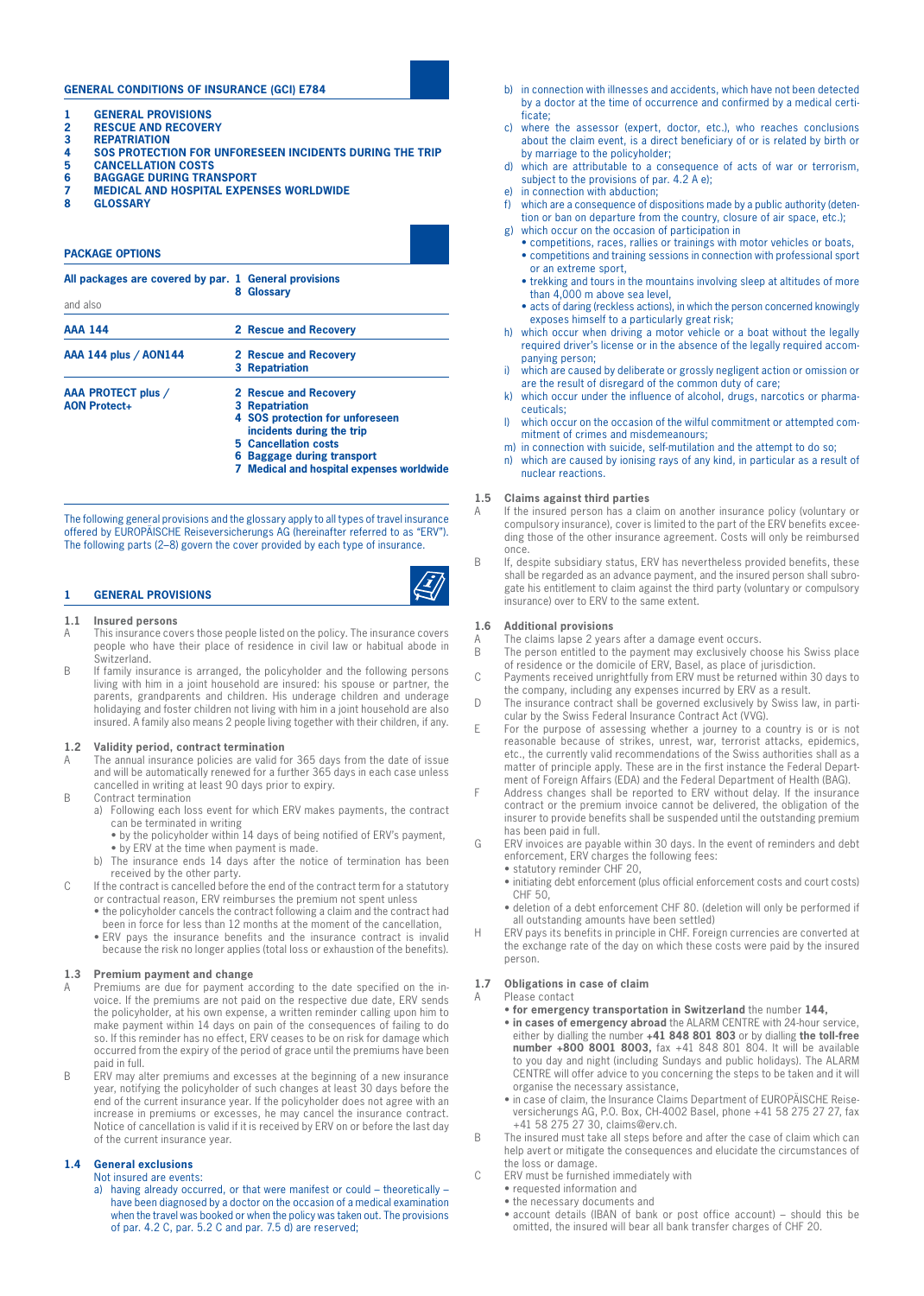- D In case of illness or accident, seek medical advice without delay; the doctor should be informed of the travel plans and his instructions followed. The insured/entitled person must release the physician who treated him from the duty of secrecy vis-à-vis ERV.
- E In case of culpable violation of the duties in connection with a loss or damage, ERV has the right to reduce the compensation by the amount by which the compensation would have been reduced in case of a conduct in accordance with such duties.
- F ERV will not make any payments if
	- false representations are made,
	- facts are concealed,

• the obligations (e.g. report on the facts of the case and receipts) are omitted, if ERV suffers any loss as a consequence.

# **2 RESCUE AND RECOVERY**

# **2.1 Scope, policy period**

The insurance cover is valid worldwide for the policy period set out in the insurance policy.

#### **2.2 Insured events and benefits**

A ERV grants insurance protection as a result of unforeseen severe illness, severe injury, as well as the death of an insured person.

- B In case of the occurrence of the insured event ERV will bear a) the costs for immediate life-saving measures by the rescue service as well
	- as the transfer into the nearest hospital suited for the treatment; b) the costs of a necessary search and rescue operation up to CHF 30,000
		- per person if the insured is considered to be lost or must be rescued.

#### **2.3 Claim**

In order to be entitled to benefits from ERV, in Switzerland the Emergency number 144 and abroad the ALARM CENTRE of ERV must be notified immediately when an insured event occurs.

# **3 REPATRIATION**

#### **3.1 Scope, policy period**

The insurance cover is valid worldwide for the policy period set out in the insurance policy.

# **3.2 Insured events and benefits**

ERV grants insurance protection as a result of unforeseen severe illness, severe injury, as well as the death of an insured person.

- B In case of the occurrence of the insured event ERV will bear
	- a) The costs of a medically attended emergency transport to the hospital suited for the treatment at the place of residence of the insured. Only ERV's doctors decide on the necessity, nature and timing of these benefits;
	- b) the organisation and costs of the formalities required by the public authorities if an insured person dies during the travel. In addition, ERV will pay the cost of cremation elsewhere than in the country of residence or the additional costs to comply with the international convention on the transport of corpses (minimum requirements such as a zinc coffin or zinc lining) and repatriation of the coffin or urn to the last place of residence of the insured person;

#### **3.3 Exclusions**

The insured person must take advantage of the services stipulated in par. 3.2 via the ALARM CENTRE and arrange for such services to be approved in advance by the ALARM CENTRE or ERV. Failing this, the benefits are limited to a maximum of CHF 400 per person and event.

**3.4 Claim**

In order to be entitled to benefits from ERV, the ALARM CENTRE of ERV must be notified immediately when an insured event occurs.

# **4 SOS PROTECTION FOR UNFORESEEN INCIDENTS DURING THE TRIP**

**4.1 Special provision, scope, policy period** Persons suffering from a chronic illness must arrange for their fitness to travel to be confirmed by a medical certificate, which must then be issued immediately before a travel service is booked. The insurance cover is valid worldwide for the policy period set out in the insurance policy for as long as and as often as the insured is away from his usual place of residence.

#### **4.2 Insured events**

A ERV grants insurance protection if the insured person has to discontinue, interrupt or prolong the booked travel service as a consequence of one of the following events:

- a) unforeseen severe illness, severe injury, severe pregnancy complication as well as death
	- • of an insured person,
	- • of a person travelling with the insured,
	- of a person not travelling with the insured, who is very close to the insured, • of the acting representative at the place of work, so that the presence
	- of the insured person at that place is indispensable;
- b) strikes (except in the case of active participation) on the designated travel route abroad. Unrest of any kind, quarantine, epidemics or acts of God at the travel destination, should the life and property of the insured be at real risk and the continuation of the journey or stay therefore become impossible or unreasonable;
- c) severe detriment to the insured's property at his place of residence as a consequence of fire, storm, theft or water damage, so that his presence at home is indispensable;
- d) the breakdown of a booked or used means of public transport caused by a technical defect if on this account the continuation of the journey as scheduled cannot be guaranteed. Delays and detours of the booked or used means of public transport are not deemed to be breakdowns. There is no claim to benefits in the event of breakdowns or accidents with private vehicles which are driven by the insured or used by the insured as a passenger;
- e) warlike events or acts of terrorism, within the first 14 days of such an event, if these have caught the insured unawares abroad;
- f) theft of tickets, passport or identity card: only the benefits in par. 4.3 B e) are insured.
- B If the person touching off the discontinuation, interruption or prolongation of the journey through an insured event is neither related by birth nor marriage to the insured, there is only an entitlement to benefits if the latter would have to continue the journey alone.
- If an insured person is suffering from a chronic illness, without the travel service seemingly being called into question for that reason at the time when the insurance is taken out or when the booking is made or before the journey is begun, ERV will pay the incurred insured costs if the travel service must be cancelled due to unforeseen severe acute aggravation of the disease or if the person dies as a result of the chronic disease (subject to the provisions of par. 4.1).

#### **4.3 Insured benefits**

- The extent of entitlement to benefits is determined by the event causing the travel service to be discontinued, interrupted or prolonged. Previous or subsequent events are not taken into consideration.
- B In case of the occurrence of the insured event ERV will bear
	- a) the costs of temporary return to the place of residence in an amount of up to CHF 3,000 per person (outward and return journey for a maximum of 2 insured persons) if a stay for a period fixed in advance was booked with a return journey;
	- b) the extra costs of an unscheduled return, and this on the basis 1st class ticket by train and economy class by plane;
	- c) a repayable cost advance up to CHF 10,000 per person if an insured must be hospitalised abroad (repayment within 30 days after the insured person's return home);
	- d) the costs corresponding to the non-used part of the booked journey (excluding the costs of the originally booked return journey); this benefit is limited to the price of the journey or the cancellation cost/amount insured stated in the policy and comprises a maximum of CHF 5,000 per person or, in the case of several insured persons, CHF 20,000 per booking;
	- e) either the additional costs for continuation of the journey including accommodation, subsistence and communication costs for calls to the ALARM CENTRE (for a maximum of 7 days) in an amount of up to CHF 1,000 per person,

or if a hire car is used up to CHF 1,000, regardless of how many persons use the hire car;

- f) the travel costs (flight in the economy class/medium-priced hotel) to the sickbed of the insured up to CHF 5,000.– per person for 2 persons who are very close to him if he must stay for more than 7 days in a hospital abroad;
- g) the organisation of the cancellation of mobile phones, credit and debit cards, but not the resulting costs.

C The decision as to the necessity, nature and timing of these benefits rests with FRV

#### **4.4 Exclusions**

A The insured person must take advantage of the services stipulated in par. 4.3 via the ALARM CENTRE and arrange for such services to be approved in advance by the ALARM CENTRE or ERV. Failing this, the benefits are limited to a maximum of CHF 400 per person and event.

- B Payments are excluded
	- a) if the service provider (travel company, hirer, event organiser, etc.) changes or interrupts the agreed service or should have changed or interrupted the service for objective reasons;
	- b) in the event of termination, interruption or extension of the travel in respect of par. 4.2 A a) without medical indication (e.g. if adequate medical care was available locally, etc.) and if no physician was consulted locally;
	- c) if the illness/complaint which gave rise to the interruption or prolongation of the journey is a complication or consequence of an operation or medical treatment already planned prior to the commencement of insurance coverage or at the time the booking was made or before the journey was begun.

#### **4.5 Claim**

A In order to be entitled to benefits from ERV, the ALARM CENTRE or ERV must be notified immediately when an insured event occurs.

- B The following documents must i.a. be delivered to ERV:
	- the booking confirmation (original or copy),
		- • a medical certificate incl. diagnosis, official certificates, the certificate of death, receipts, bills concerning insured additional costs, tickets and/or police reports (originals),
		- a copy of the insurance policy.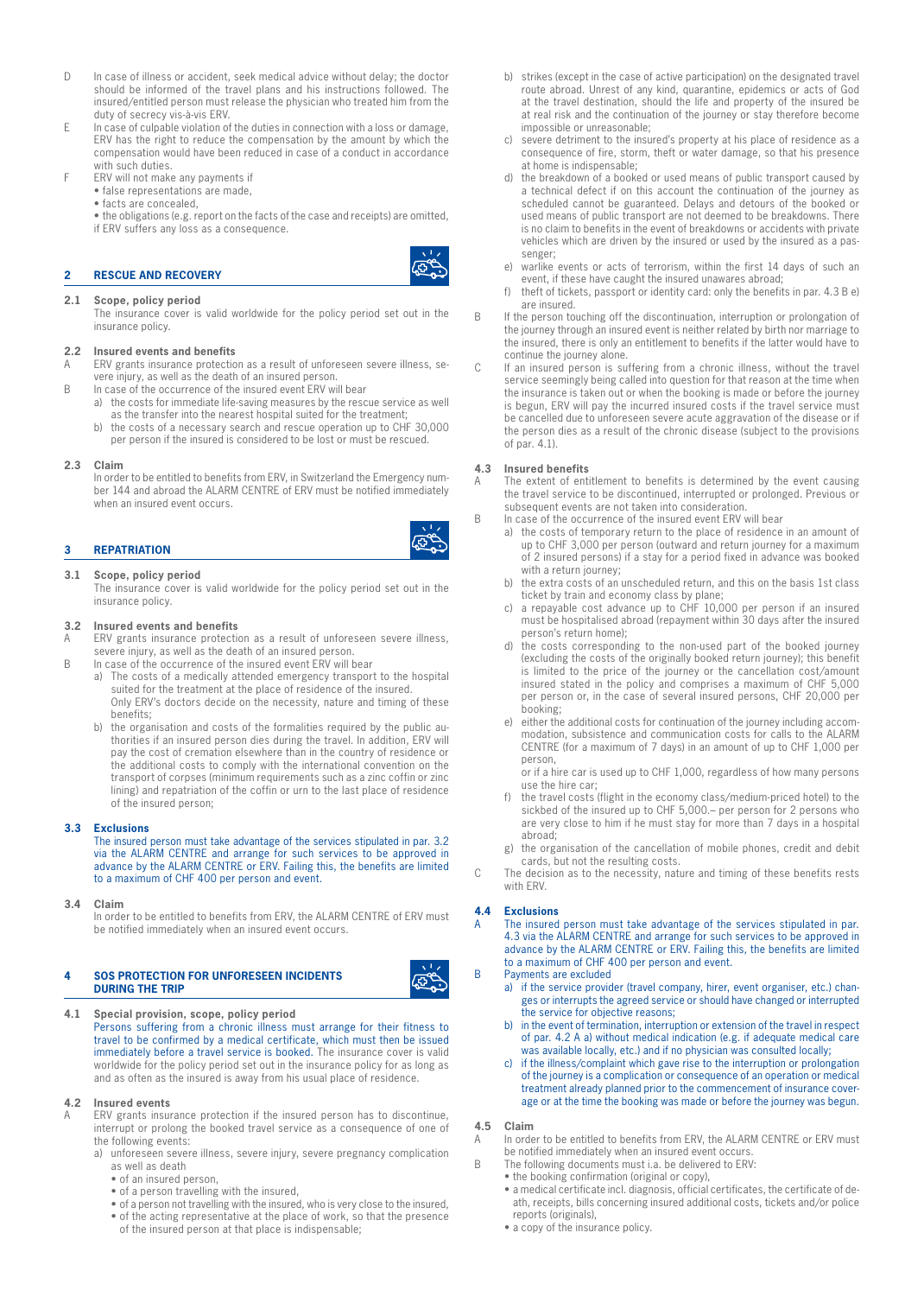# **5 CANCELLATION COST**

- **5.1 Special provision, scope, policy period**
	- Persons suffering from a chronic illness must arrange for their fitness to travel to be confirmed by a medical certificate, which must then be issued immediately before a travel service is booked. The insurance cover is valid worldwide and takes immediate effect once the insurance has been taken out or, if insurance cover already exists, when the reservation is made. It ends once the insured journey has begun (check-in, on boarding the reserved mode of transport, etc.).

#### **5.2 Insured events**

- ERV grants insurance protection if the insured person is unable to start the booked travel service as a result of one of the occurrences listed below, provided such an occurrence begins after the journey has been booked:
	- a) unforeseen severe illness, severe injury, severe pregnancy complication as well as death
		- • of an insured person,
		- • of a person travelling with the insured,
		- of a person not travelling with the insured, who is very close to the insured,
		- of the acting representative at the place of work, so that the presence of the insured person at that place is indispensable;
	- b) strikes (except in the case of active participation) on the designated travel route abroad. Unrest of any kind, quarantine, epidemics or acts of God at the travel destination, should the life and property of the insured be at real risk;
	- c) severe detriment to the insured's property at his place of residence as a consequence of fire, storm, theft or water damage, so that his presence at home is indispensable;
	- d) non-functioning or delay both caused by a technical defect of the public means of transport to be used to reach the official place of departure in the country of residence (airport, departure railway station, port or coach boarding place);
	- e) if within the last 30 days prior to departure
		- the insured person unexpectedly takes up a new permanent post as an employee with a new employer (promotions, etc. are excluded), or • the contract of employment of the insured person is terminated through
	- no fault of his own by his employer.
- theft of tickets, passport or identity card.
- B If the person touching off the claim through an insured event is neither related by birth nor marriage to the insured, there is only an entitlement to benefits if the latter would have to start/continue the journey alone.
- C If an insured suffers from a chronic disease without this disease appearing to call into question the journey at the time the journey is booked, ERV will pay the incurred insured costs if the journey must be cancelled due to unforeseen severe acute aggravation of this disease or if the person dies as a result of the chronic disease (subject to the provisions of par. 5.1).

### **5.3 Insured benefits**

- A The extent of entitlement to benefits is determined by the nature of the event causing the cancellation of the booked travel service. Previous or subsequent events are not taken into consideration.
- B ERV reimburses the actually incurred cancellation costs (excl. security fee and airport taxes) if the insured is unable to start the journey, as a result of the insured occurrence limited by the price of the arrangement or the insured value, the benefits are limited to a maximum of CHF 5,000 per event and person, and to CHF 10,000 per event and family. Disproportional or repeated administrative fees are not covered.
- C ERV reimburses the additional costs for the late start of the journey if the travel service cannot be started due to the insured event at the scheduled time; this benefit is limited to the price of the travel service and comprises a maximum of CHF 3,000 per person. Should additional expenses be asserted, the entitlement to cancellation costs will lapse in accordance with par. 5.3 B.

#### **5.4 Exclusions**

- Payments are excluded:
- a) if the service provider (travel company, hirer, organiser, etc.) cancels the agreed service or should have cancelled the service for objective reasons;
- b) if the illness/complaint which gave rise to the annulment is a complication or consequence of an operation or medical treatment already planned prior to the commencement of insurance coverage or at the time the journey was booked;
- c) if an illness or the consequences of an accident, an operation or medical treatment already exist at the time of booking the trip and have not been resolved by the time of departure;
- d) in the event of cancellation in respect of par. 5.2 A a) without medical indication, and if the medical certificate was not made out as soon as the inability to travel could have been established or was obtained by means of a telephone consultation;
- e) if the cancellation is the result of a mental or psychosomatic illness
	- which cannot be substantiated by a finding and attestation by a psychiatric specialist and
	- of persons in gainful employment which cannot be additionally substantiated by the presentation of a certificate of 100% absence issued by the employer for the duration of the inability to travel certified by a medical practitioner.

#### **5.5 Claim**

The booking agency (travel office, transport enterprise, landlord, etc.) must be notified immediately after the occurrence of the event.

- B The following documents must i.a. be delivered to ERV:
	- the confirmation of the booking/invoice for the journey as well as the bill(s) for the cancellation or the subsequent journey costs (originals),
	- a detailed medical certificate or a certificate of death or another official document,
	- a copy of the insurance policy.

# **6 BAGGAGE DURING TRANSPORT**

#### **6.1 Scope, policy period**

The insurance cover is valid worldwide, exclusively during the transport by a public means of transport, and for as long as the insured objects are in the care of a transport company.

#### **6.2 Insured objects**

All objects taken on the trip for personal use by the insured persons (living in the same household) are insured.

#### **6.3 Uninsured objects**

# The following are not insured:

- a) valuables, cash and travel tickets, securities, official deeds and documents of all kinds, software, precious metals, precious stones and pearls, postage stamps, commercial goods, samples of goods and objects with an artistic or collection value, musical instruments, motor vehicles, trailers, boats, surfboards, caravans and aircraft, in each case with their accessories;
- b) objects purchased or received as gifts during the travel (such as souvenirs) which are not personal travel effects;
- c) valuables which are covered by a special insurance.

#### **6.4 Insured events**

Insured are loss, damage, destruction, or late delivery (at least 6 hours) by a public means of transport.

# **6.5 Insured benefits**

- A ERV provides the following compensation:
	- a) in the event of total loss of insured objects, their current value; current value means the purchase price less depreciation of not less than 10% per year from the date of purchase, subject, however, to a maximum of 60%;
	- in the event of partial loss, the costs of repair, subject to a maximum of the current value;
	- c) damage caused by breakage, up to a limit of 20% of the insured sum;
	- d) spectacles, contact lenses, prosthetic devices and wheelchairs up to a limit of 20% of the insured sum;
	- e) in the event of late delivery of the baggage by a public means of transport, the cost of absolutely essential purchases up to CHF 700 per person and subject to a maximum of CHF 4,000 per journey or insurance policy. Payments are excluded for losses happening during the return travel to the place of residence;
- B The insured sum of CHF 700 per person limits the total of all benefits in respect of claims arising during the period of insurance.

#### **6.6 Exclusions**

# Payments are excluded for

- a) damage caused by wear and tear, deliberate damage, exposure to adverse weather conditions, inadequate or defective characteristics or packaging of the objects;
- b) objects which are kept in a manner inappropriate to their value;

#### **6.7 Claim**

- The insured person shall.
	- in the event of theft or robbery, immediately seek an official investigation at the nearest police station or obtain a report of the incident (police report, report of loss of air ticket, etc.),
	- in the event of damage, late delivery or loss during transport of the baggage by the responsible body (hotel management, travel leader, transport company, etc.), instantly arrange for the causes, circumstances and extent of the damage to be confirmed in a report and must therein apply for indemnity,
	- on return from the journey, immediately inform ERV in writing and state the reasons for the claims.
- B The following documents must i.a. be submitted to ERV:
	- the police report, report on the circumstances, report of loss of air ticket, • the confirmation, receipts or evidence of purchase (originals),
	- the booking confirmation (original or copy).
- C Damaged objects shall be kept at the disposal of ERV.



# **7 MEDICAL AND HOSPITAL EXPENSES WORLDWIDE**

**7.1 Special provision, scope, policy period** The insurance is exclusively valid for persons who have their place of residence in civil law or habitual abode in Switzerland and who have not yet reached their 80th birthday. With the exception of Switzerland, the insurance cover is valid worldwide for the policy period set out in the insurance policy.

# **7.2 Uninsured accidents**

- The following are not insured:
- a) accidents that occur on foreign military service;
- b) accidents that occur during the practice of a manual occupation;